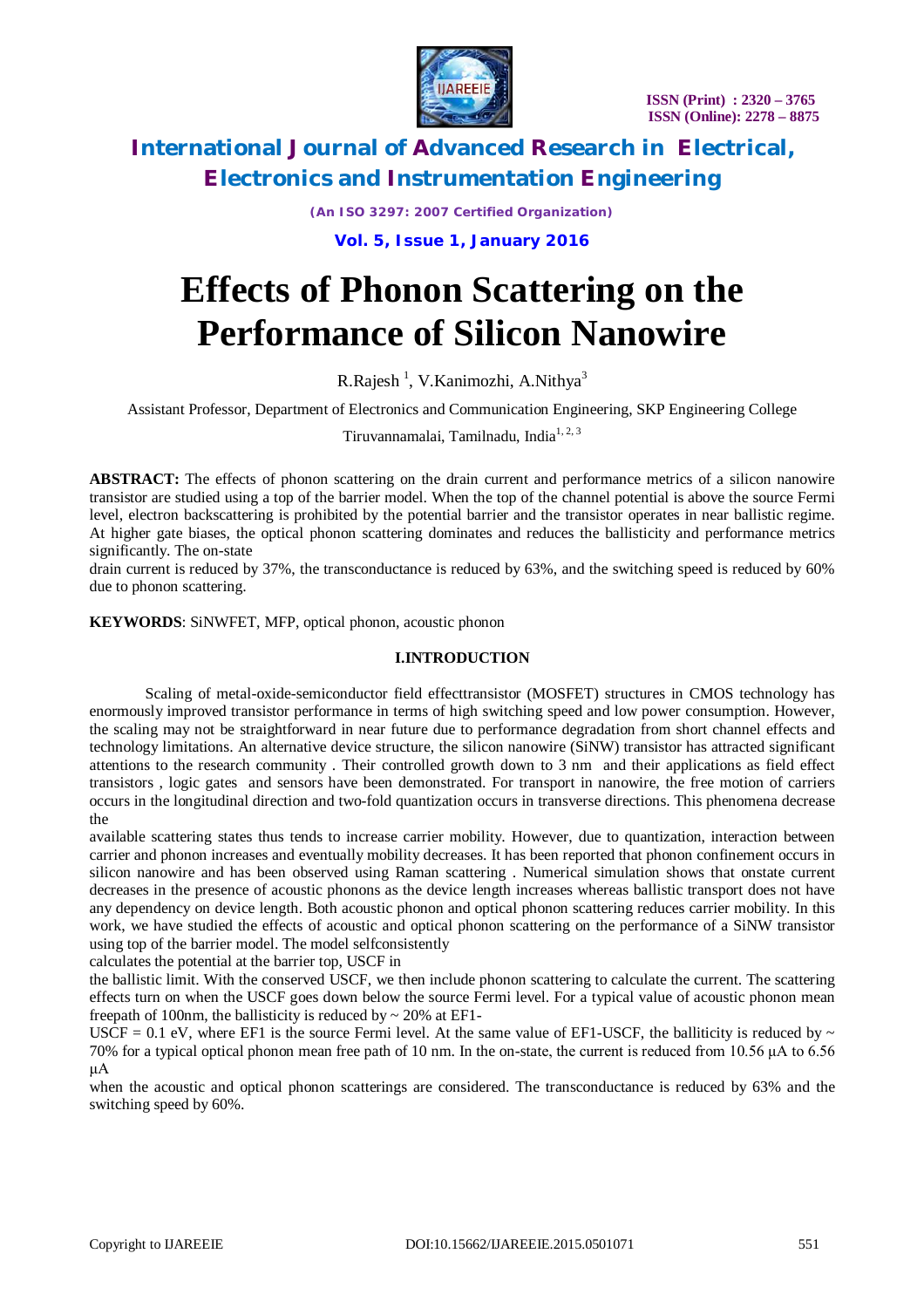

*(An ISO 3297: 2007 Certified Organization)*

### **Vol. 5, Issue 1, January 2016**

#### **II. SIMULATION MODEL**

The electrostatics of the model is shown in Fig. 1.



Fig. 1 The electrostatic model of the channel top. The channel top is electrostatically connected to the gate, source, and drain terminals by COX, CSand CD respectively. USCF is the self-consistent channel potential.

The barrier top is connected to the source, drain, and gate by three electrostatics capacitances, CS, CD, and COX, respectively. In terms of the gate and drain control parameters and the charge at the barrier top, the USCF can be written as

$$
U_{SCF} = -q(\alpha_G V_{GS} + \alpha_D V_{DS}) + \frac{q^2 \Delta N}{C_T} \dots \qquad (1)
$$

. VGS and VDS are the gate to source and drain to source biases, respectively. With USCF, the number of electrons per unit length at the barrier top is calculated from

$$
N = \frac{1}{2} \int_{U_{SCF}}^{+\infty} D(E - U_{SCF}) [f(E - E_{F1}) + f(E - E_{F2})] dE
$$
 ... (2)

The factor of 1/2 at the beginning is due to the fact that half of the channel states are filled according to the source Fermi level EF1 and the other half according to the drain Fermi levelEF2. The channel density-of-states (DOS) per unit length including spin degeneracy is obtained from

$$
D(E - U_{SCF}) = \frac{1}{\pi \hbar} \sqrt{\frac{2m^*}{E - U_{SCF}}} \qquad \dots \tag{3}
$$

where the equilibrium number of electrons is obtained from Eq. [2] by setting  $EFI = EF2 = EF$ . The equilibrium Fermi level is obtained from the

doping concentration of source and charge neutrality  $N(EF) - NSD = 0$ . Eqs. [1] and [2] are self-consistently solved for each bias. Once the self-consistent loop converges, we calculate the drain current including phonon scattering from

$$
I = \frac{2q}{h} \int_{U_{SCF}}^{\infty} dE \{ T_S f (E - E_{F1}) - T_D f (E - E_{F2}) \} ....(4)
$$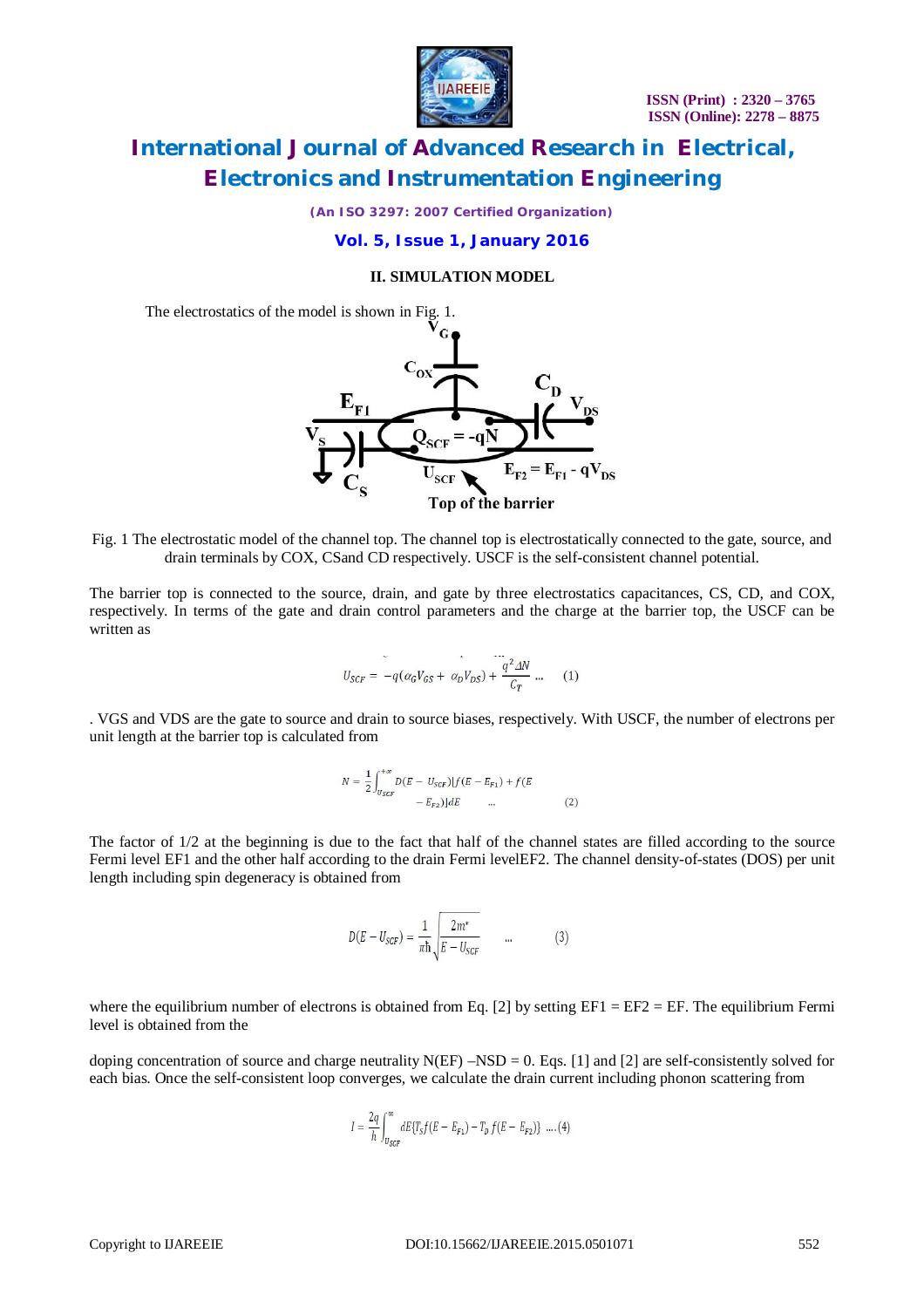

*(An ISO 3297: 2007 Certified Organization)*

#### **Vol. 5, Issue 1, January 2016**

#### **III. RESULTS**

Simulations are performed for a silicon nanowire transistor. The nanowire has a square cross section of width 5 nm and a 2 nm thick SiO2 gate dielectric. The longitudinal effective mass and band gap of the <100> wire are evaluated from the empirical expressions *W* is the wire width in nm, *m0* is the mass of a free electron, and the band gap is in eV. The empirical expressions result from the fittings to the sp3d5s\* atomic orbital basis calculations . To see the effects of phonon mean free path on drain current, we plot the ballisticity versus energy difference EF1-USCF in Fig. 2. In these plots, the drain to source bias is fixed to 0.5 V and the gate to source bias is varied. The term, ballisticity, is defined by the ratio of incoherent to coherent drain currents. Fig. 2(a) shows the effects of acoustic phonon mean free path on ballisticity and 2(b) shows the effects of optical phonon mean free path on ballisticity. The incoherent drain current with acoustic phonon scattering can be calculated by setting optical phonon mean free path to infinity.Similarly the acoustic phonon mean free path is set to infinity to calculate the drain current with optical phonon scattering. In both acoustic and optical phonon scatterings, the ballisticity is highly dependent on the mean free path. The phonon scattering turns on when the USCF aligns with the source Fermi level or goes down below the source Fermi level. At relatively lower gate biases



Fig. 2 Ballisticity versus  $E_{F1}$  -U<sub>SCF</sub> plots in the presence of (a) acoustic phonon only, (b) optical phonon only, and (c) both acoustic and optical phonons. The acoustic phonon mean path is 100 nm and the optical pho

(USCF>EF1), there existsscattered can not go back to the source and the ballisticity does not fall. When USCF is below the source Fermi level, the scattered electrons can easily go back to the source due to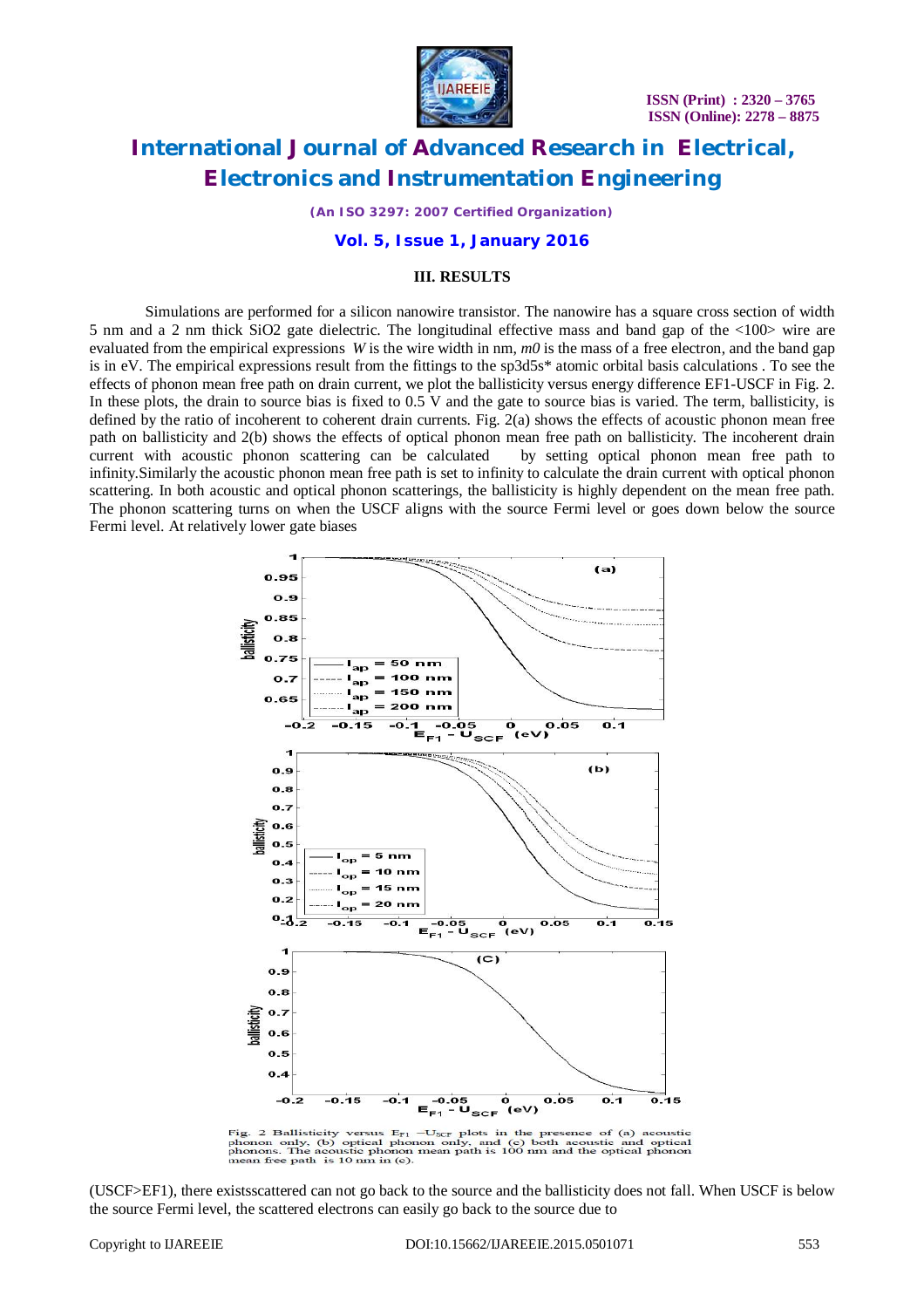

*(An ISO 3297: 2007 Certified Organization)*

### **Vol. 5, Issue 1, January 2016**

absence of the potential barrier and the ballisticity is reduced. At these gate biases, the optical phonon scattering is the dominant scattering mechanism due to lower mean free path and lower phonon energy, 0.063 eV. At a energy difference value of 0.1 eV, the ballisticity is reduced by  $\sim$  20% when

only acoustic phonon scattering with mean free path of 100 nm is considered. At the same energy difference, the ballisticity is reduced by  $\sim$  70% when only the optical phonon scattering with mean free path of 10 nm is considered. Fig. 2(c) shows the combined effects of acoustic and optical phonon scattering on the ballisticity a potential barrier, and therefore, the electrons that get



Fig. 4 Comparison of transfer characteristics between ballistic (without scattering) and non-ballistic (with scattering) transport.

In Fig. 3, we show the effects of channel length on

ballisticity in presence of acoustic and optical phonon scattering. Note that the channel is represented by a point in our model and therefore, there is no effect of channel length on USCF. However, the drain current that we calculate with the converged value of USCF depends on the channel length . When the channel length is comparable

to the mean free path the transport is near ballistic. The ballisticity is reduced with longer channel which is expected.For quantitative comparison, the ballisticity at on-state is 85% at a channel length of 10 nm. This is reduced to 60% for channel length of 30 nm and to 33% for 100 nm channel. The

on-state is defined at the gate bias  $VGS = VT + (2/3) VDD$ , where  $VDD = 0.5$  V in our simulation and the threshold voltage is the gate voltage at which  $USCF = EFI + KT$ . The effects of phonon scattering on the drain current are shown in Figs. 4 and 5. Fig. 4 is the drain current versus gate bias plot with drain bias fixed to 0.5 V and Fig. 5 is the IDVDS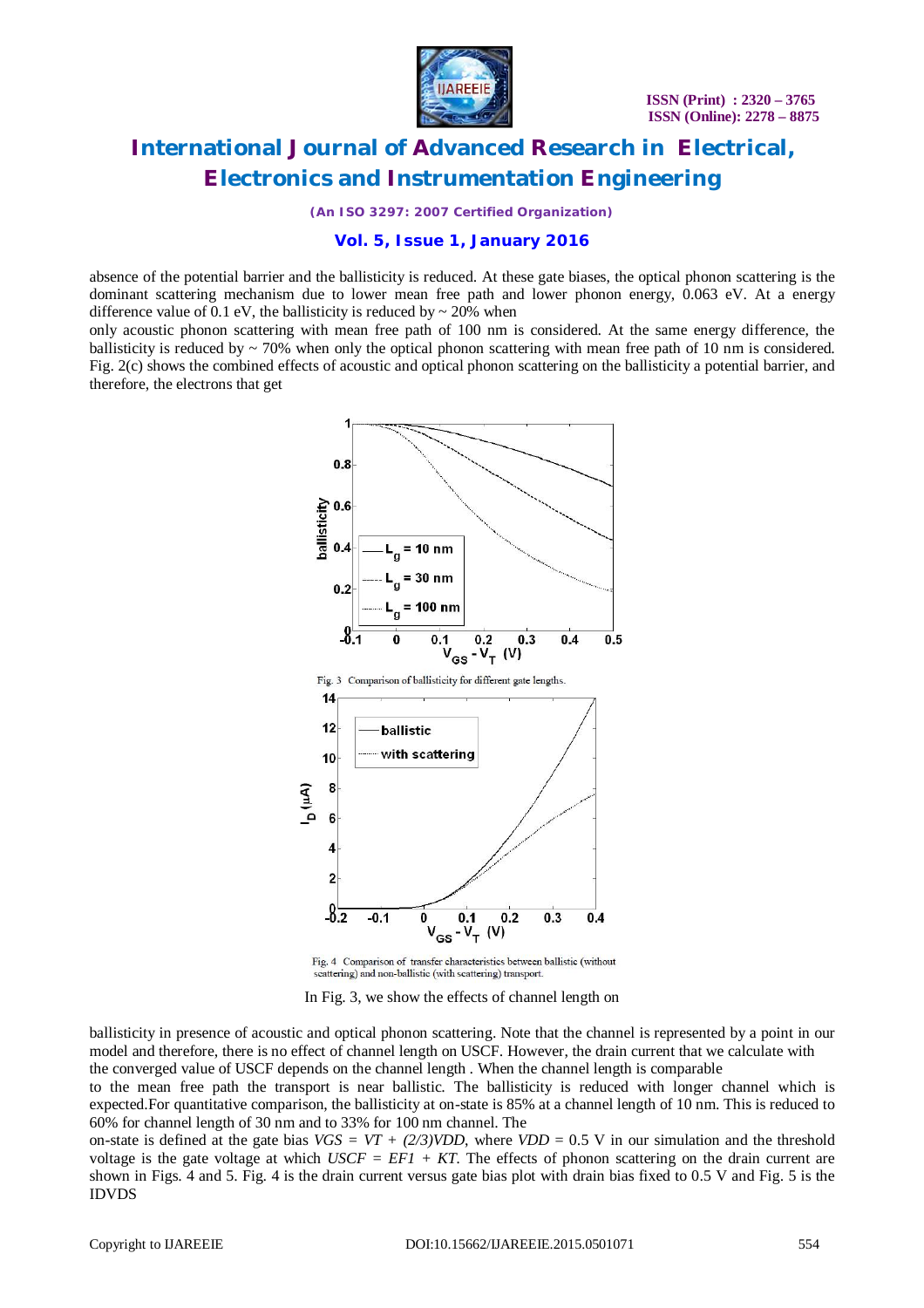

*(An ISO 3297: 2007 Certified Organization)*

### **Vol. 5, Issue 1, January 2016**

characteristics. In Fig. 4, we see that the phonon

scattering has no effect on drain current at the gate overdrive below 0.1 V. At those values of gate overdrive, a finite barrier potential exists and the





scattered electrons can not get back to the source, rather they exit to the drain and the drain current is not affected. In Fig. 5, the gate bias is 0.8 V. At this gate bias, the USCF is 0.0023 eV below the source Fermi level and there is no potential barrier for the scattered electrons to get back to the source. So the phonon scattering reduces the drain current and this effect is stronger at larger drain biases. Finally, we study the effects of phonon